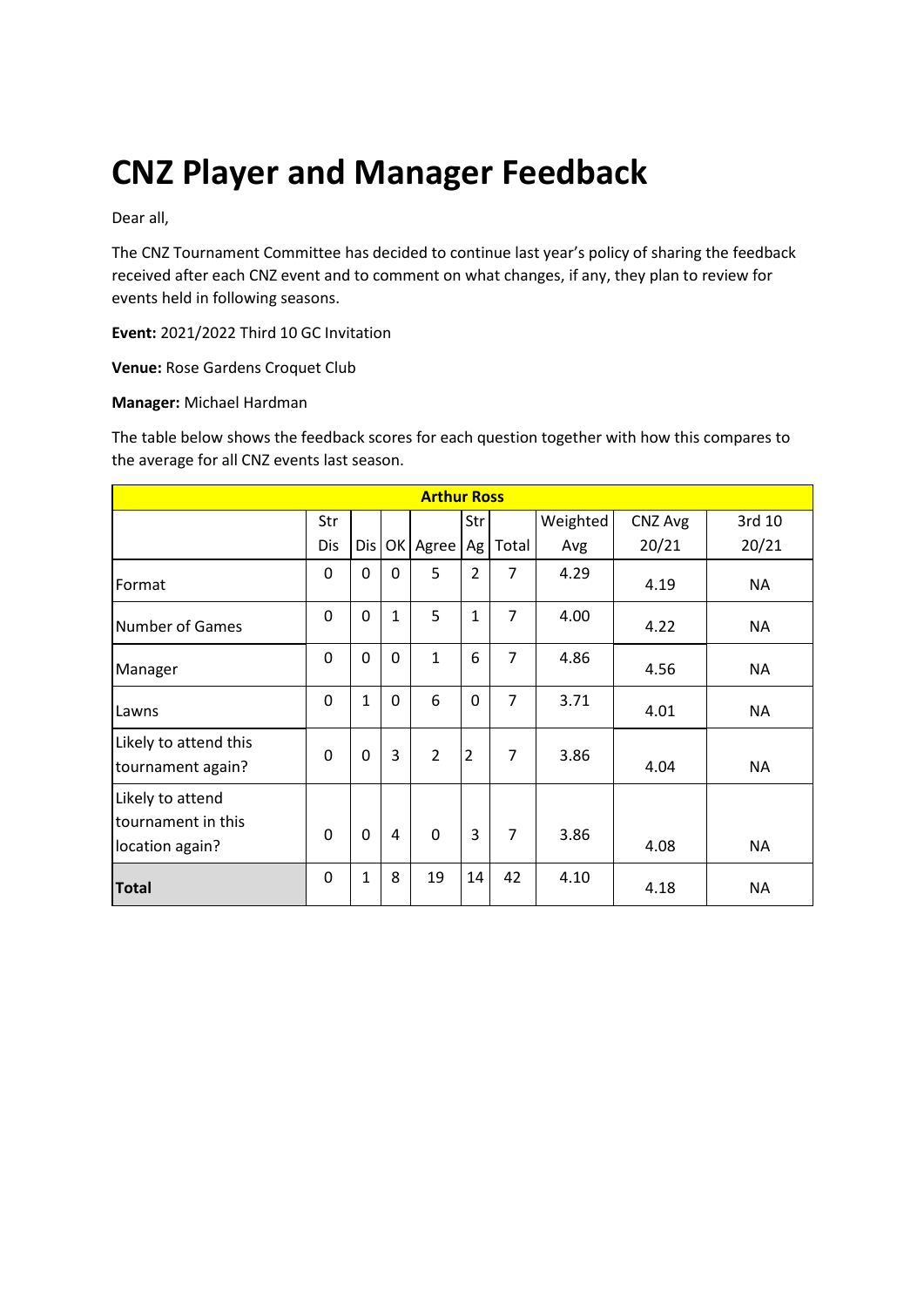# **Response to feedback**

# **Format - the following feedback was received**

- Round Robin seems fairest
- Would be nice to have a final as well but best of 3 matches are good

### **CNZ TC Response**

The invitation events are all-play-all, and do not have finals.

# **Number of games per day - the following feedback was received**

● Last day was just one match and we were away 11am.

#### **CNZ TC Response**

N/A

# **Lawns – the following feedback was received**

- Improved immensely in 2 years
- Too many bumps and slopes was a bit like a putting green in places

#### **CNZ TC Response**

Again, overwhelmingly positive feedback for Rose Gardens as evidenced by the table on page 1. Many thanks.

## **Manager - the following feedback was received.**

- Excellent
- Brilliant job

### **CNZ TC Response**

Great job Michael - as usual!

# **Other Feedback**

- I thought I had entered a 4+ Tournament and found that was not so. Due to the expense to travel and accommodation to a tournament that differs from that stated in the Invitation entry form needs to be made clear to participants.
- If we were given a final time of approx last day would of been beneficial as had to pay extra night accommodation due to uncertainty. I know this could be difficult due to weather etc but for booking flights etc. would of been great and more cost effective and time away. It was very enjoyable and the hosts were fantastic